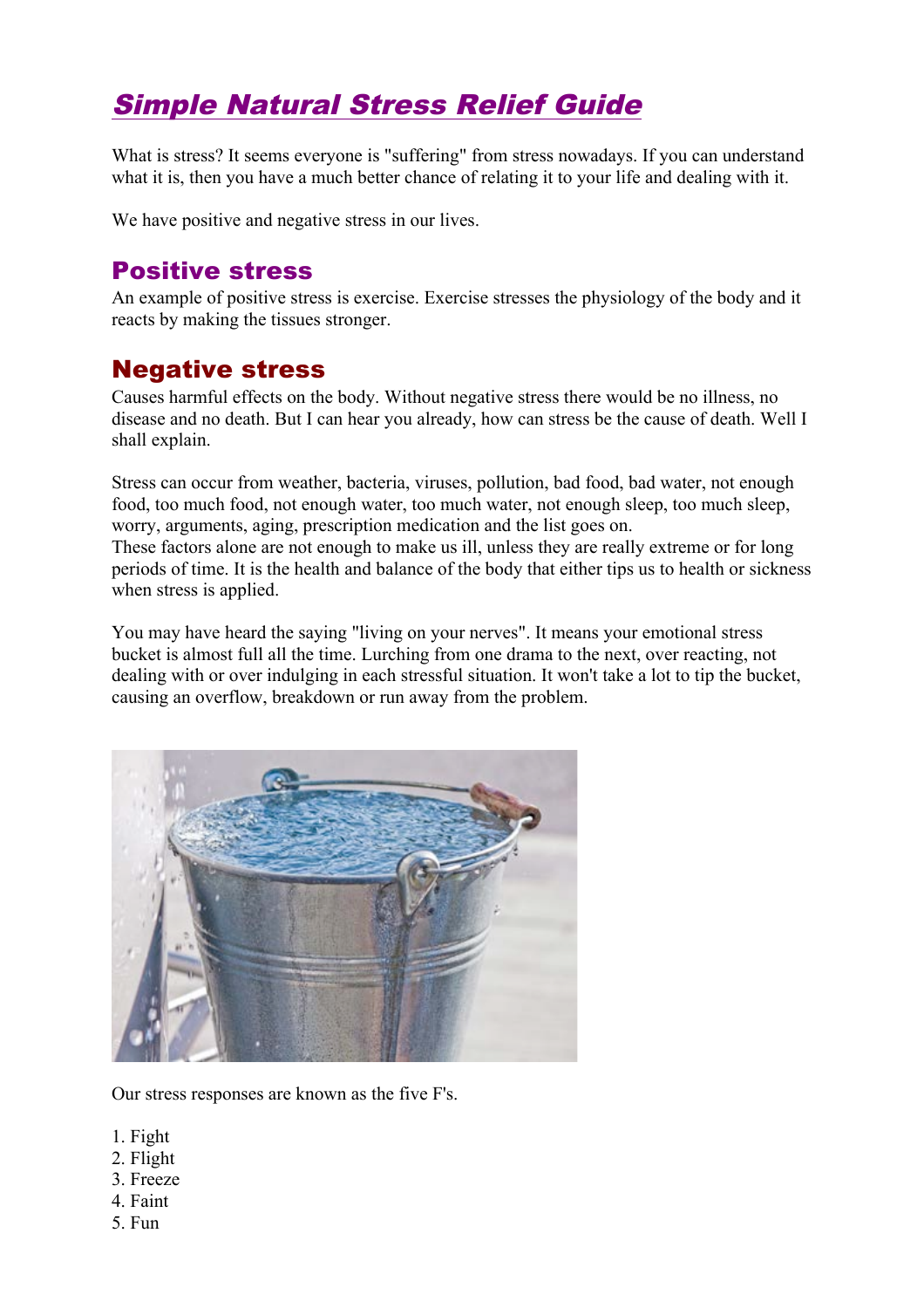Which response to do best relate to? You could have a one or mixture of all five. It's your body's way of dealing with the perceived threat. We're primal creatures and we haven't evolved from our basic instinct of when we were cavemen, fighting or taking flight from the sabre toothed tiger chasing us. Just today's stress is a little more sophisticated and harder to recognise. Of course you will be stressed when your life is in danger, but here's the rub. Your mind doesn't know what is "real" life threatening stress and would is "fake" life threatening. Our body reacts and releases the same massive amounts of hormones, that it would if an animal was trying to kill us. So we have to learn techniques to calm our mind and body.

Having a big argument with your partner, could result in the same damaging effects on the body. Now I'm not saying never disagree with anyone. What I am saying is acknowledge your anger and frustration, know where you feel it and learn techniques to let it go. We can control how we feel, crazy huh?

There are key ways our body shows us it's stressed. The levels of defence our body displays stress are:

- 1. Skin/Mucous membranes
- 2. Muscles, Ligaments, Joints
- 3. Internal organs
- 4. Heart
- 5. Brain

If we suppress our stress by ignoring the symptom or by taking prescription drugs to "control" it, it then goes to the next level, then the next. By suppressing it, we're ignoring the great wisdom of our body.

As children we may have eczema, which goes away, but then later in life when there's stress, it reappears. This can be because the original stress was never fully addressed. A negative situation from our past, probably around the time you originally had eczema, occurs again, quite common there was conflict, divorce, worry, shame, sadness or pain. The old memory triggers the same stress defence. A doctor can then treat it with creams and steroids, but this doesn't address the problem.

The body then gives up on that indicator. It moves onto pain in the joints, arthritis, fibromyalgia. This can then be "controlled" with more drugs. Still the original stress isn't addressed. And so on and so forth.

The poor unfortunate souls in the Psychiatric wards, have gone to their last line of defence, the brain. The body hasn't enough strength to generate symptoms on the other levels, so they can live on cigarettes, eat terrible food and never even get a head cold.

So what can you do to get rid of stress from your life? In truth, you can't. Sorry about that. There's not a magic remedy or spell you can sprinkle on your life to rid it of stress, you can have stressful situations right up until you lay on your death bed.

What you can do is CHANGE how you perceive the stress.

By addressing three main areas of your life, you can naturally manage your stress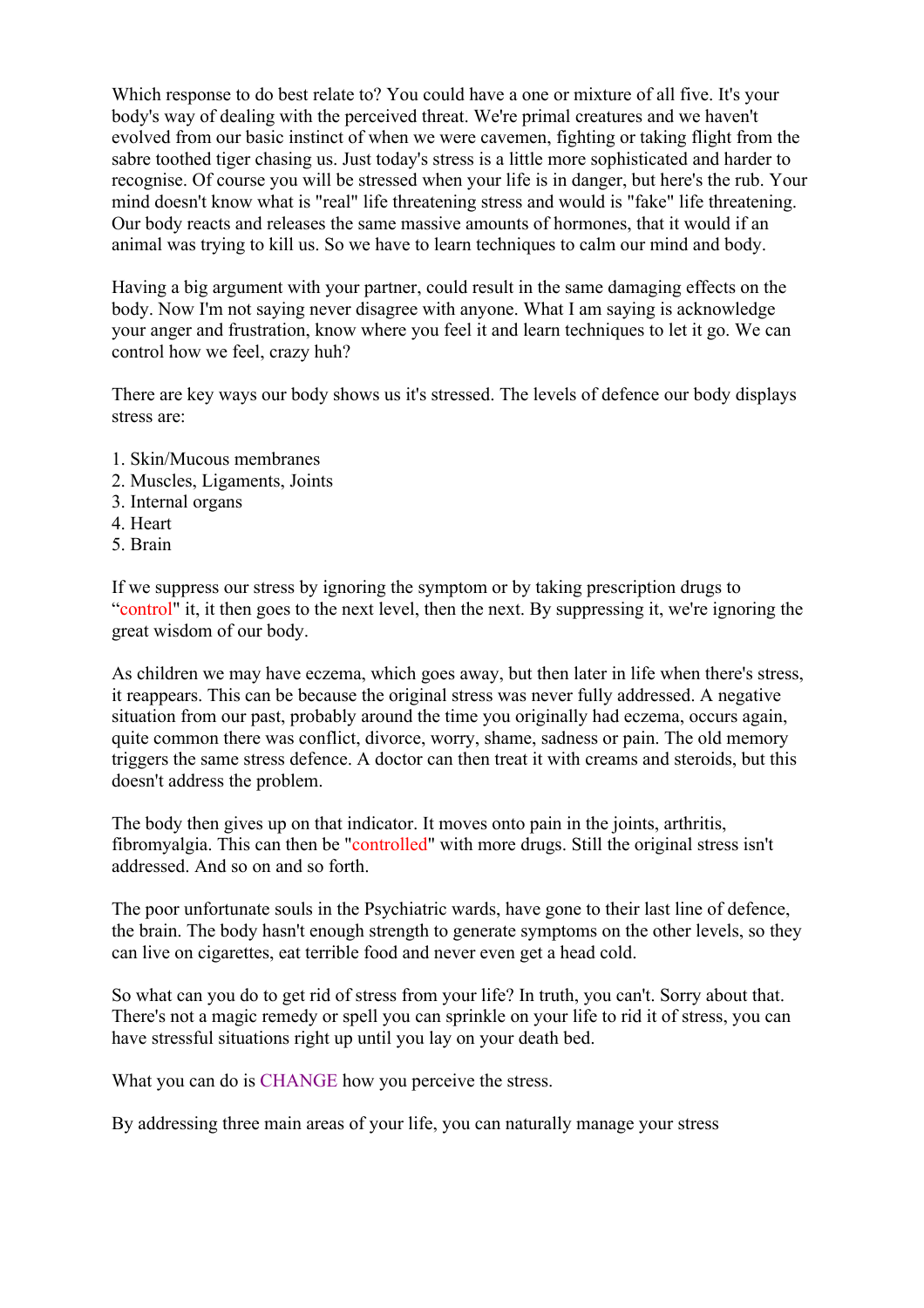# 1. Letting go of old negative memories and emotions 2. A Healthy cleaner diet 3. Have a daily routine

Here's some tips on how to do this.

## 1. Letting go of old negative memories and emotions

This is actually so simple. A lot of stress is caused by reliving old memories and patterns. It's ok to remember past events, but reliving them causes excessive stress to your body. Remember earlier when I said the mind cannot differentiate between real life threatening danger and fake danger? Well it doesn't know the difference from feeling stress from a current or old event either. Bringing up events from years ago, that are painful and negative, has a detrimental effect on your health and wellbeing. Have you ever thought of when you've had a car accident, or a time when someone shouted or hurt you in someway, then noticed your body has had the same response, eg getting hot, sweating, feeling pain or even hearing the noises or feeling the sensations again. We're the only species that can do this, we can relive the stress of a past incident and have the same body response. A gazelle for example can be chased by a lion and then 15 minutes later, all their body levels are back to normal and they don't react again until there's fresh danger, they wouldn't remember the old danger and get all riled up again. They live in the moment.

Have you ever noticed how you can react with strong anger or sadness, when logically the current situation isn't too stressful. Our mind can link back to a similar past event, which is our original reference, so our mind and body quickly recognises a threat (by threat I mean stress where the body isn't completely peaceful). For example, your child not doing what you've asked. Your mind can link back to your childhood or the many previous times you've had to repeat yourself, you can feel your temper quick to rise, the many reactions in your body. Or it could be something quite different, as each experience and your reaction is unique to you.

Here's a technique called the Quick Tap. It's a Faster EFT method of releasing stress from the body.

Just think of something that causes you stress. A specific event, something someone has done or said. Then follow these simple instructions. To tap, use your index and middle finger and apply light pressure to the points shown below. On the wrist hold, think of a happy memory and let your body rest there, before you check in on how you feel, and begin tapping the other points again.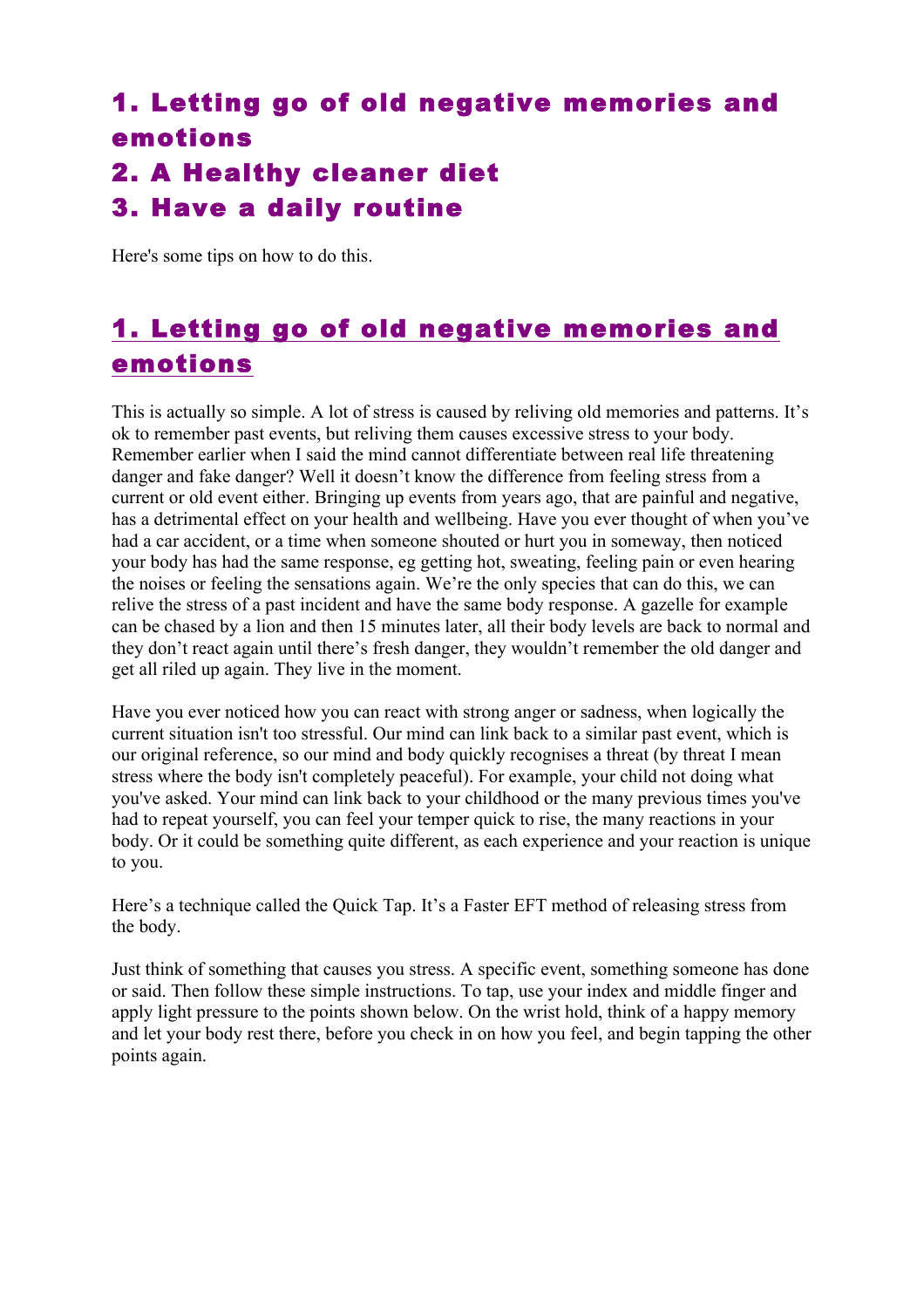Be aware of what is bothering you. How do you know? Where do you feel it? What is the feeling? Is it moving? Rate the feeling 1 - 10 Is there any pressure? **Start tapping** Is there any sound? KEEP tapping till the feeling is GONE What does it look like? Does it remind you of something? 1. Between the eyes "Let it go" 2. Side of eve "Let it go" 3. Under eye "Let it ao" 5. Wrist (hold) 4. Collarbone "Let it go" "Let it go"

> Deep breath **Breathe it out**

Go to a peaceful memory

sHypnotherapy.com.au

Keep on going until the feeling is almost gone. Make sure you stay on the original memory, as our mind has a habit to wonder to other references to when we felt the same way. Clear one at a time. If there's still a little left after doing this process a few times. Know what number out of 10 it is, know how you know it's that number, for example 4, then release and let go of that number 4 and all that it means, thank it for keeping you safe from harm, but you don't need it anymore and imagine it being tied to a big colourful balloon and watch it drift away from you.

"Peace"

www.MindMatte

Notice how you begin to feel relaxed, enjoy that feeling.

Go and clear another memory if you want to, or stay with your happy relaxed self.

## 2. A Healthy cleaner diet

Processed food including pizza, sugar, white bread, white rice and pasta, soda, sugary drinks, diet or reduced fat products, all put your body under tremendous stress. Look on the back of the packets in your cupboard and read the long list of unnatural ingredients. Your body does not recognise or know what to do with them. Ever wonder why you don't seem to eat very much, but you still can't lose weight? It's because your body stores and protects around the cells. Also, your full indicator is over ran by processed sugar and flour, because the dopamine that's being released from say eating some chocolate, tricks your mind into wanting more and more, as the levels spike and drop. Removing sugar and flour from your diet, gives the body chance to regulate and make sensible choices.

We need 91 minerals for a healthy balanced system. It can be as simple as substituting table salt for Himalayan rock salt in cooking. This gives you 86 essential minerals your body needs for good health. Getting a test from a Naturopath, to see if you are mineral or vitamin deficient, can be a great way to keep your body in balance.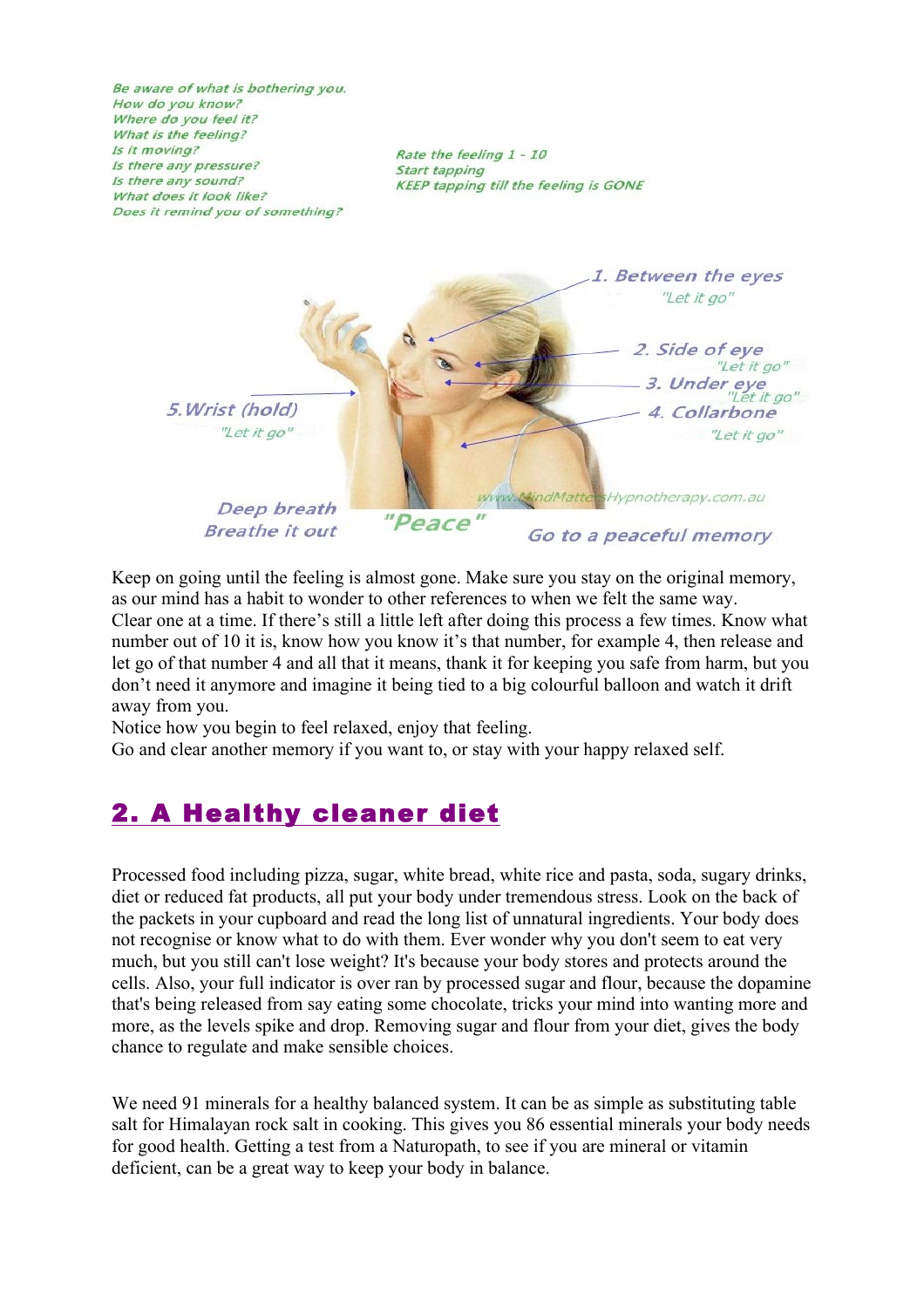

#### 10 foods to always have in your fridge and cupboards

1. Fresh vegetables - choose farmers markets and local fruit and veg stalls. Feel good about the food you buy. Talk to the grower about what has been used to get the food to the stall. Positive feeling towards food has amazing benefits to how your body absorbs it.

2. Nuts and seeds - offer an array of fibre, minerals, healthy fats and protein.

3. Fresh fruit - good for smoothies and a healthy snack.

4. Fermented food - packed with probiotics and promotes healthy gut bacteria examples are yoghurt, sauerkraut and miso.

5. Cold pressed Olive oil - for good heart health, rich source of antioxidants and monounsaturated fatty acids. Perfect for cooking or drizzling over a salad

6. Leafy green vegetables - alkalising food including broccoli and cabbage. The American journal of Clinical Nutrition suggests having 5 serving per day to prevent obesity and chronic deceases

7. Eggs - great source of protein, vitamins and nutrients. Choose organic or pasture raised to avoid antibiotics, growth hormones and additives

8. Avocadoes - monounsaturated fats that have compounds to protect against inflammation and cancer. Avocado oil is great for cooking with or over salads

9. Green super food powders - wheatgrass is great in green smoothies to promote an alkaline diet

10. Fresh herbs - naturally flavours food, can be grown in pots in your garden or in your window ledge for a fresh supply.

(This list was edited from www.thehealthychef.com)

Recipes are all over the internet, great advice is always available for promoting good health.

Drink plenty of clean and good water to flush out your lymphatic system and keep you fully hydrated.

# 3. Have a daily routine

Creating a positive start to your day, can and will improve how you deal with the events that occur throughout your waking hours. Remember, all you can change is you and how you feel about things. As you change the world within you, your outer world changes too.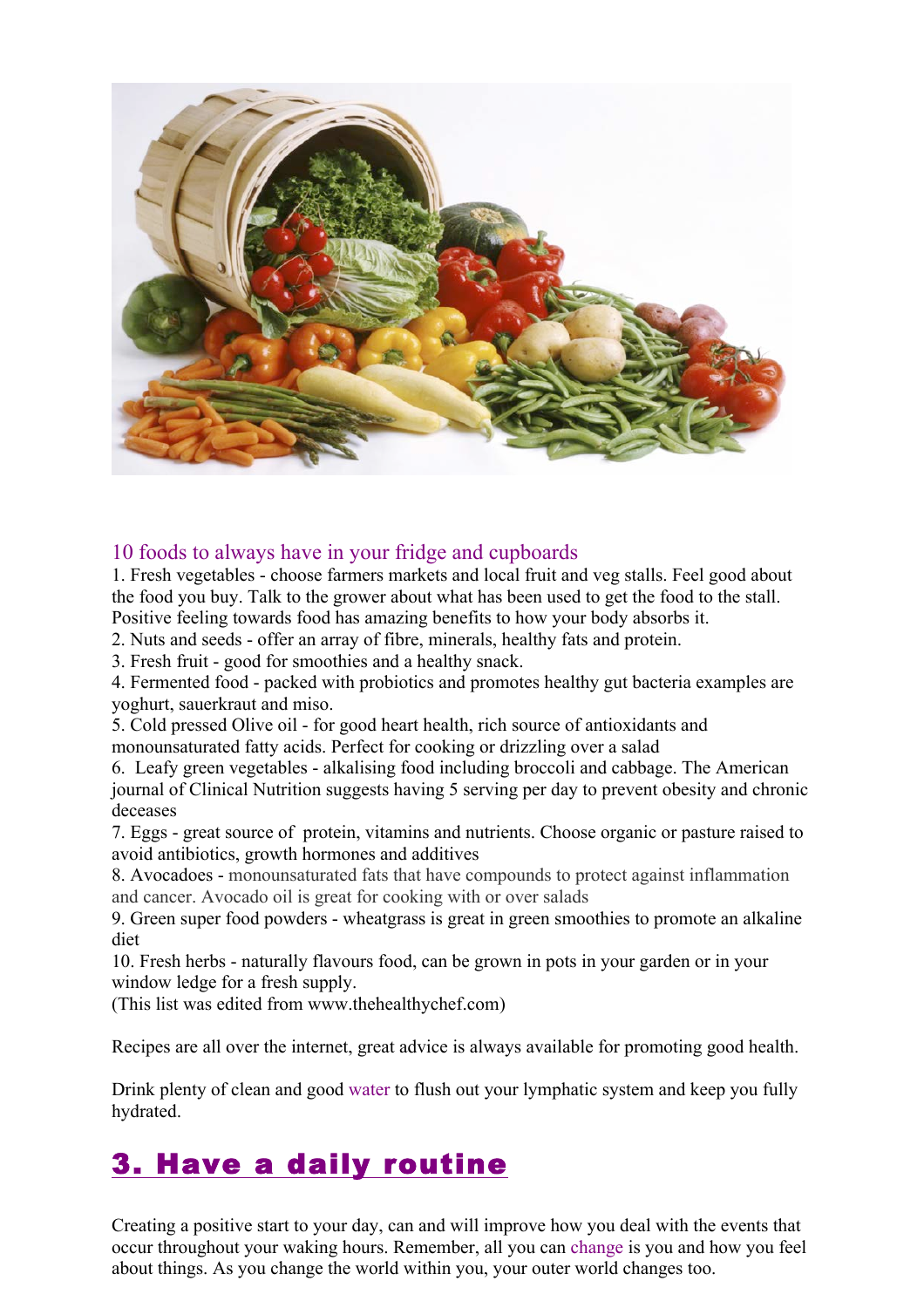Take time to work out a routine that is realistic for you. One that you can do. It doesn't have to take long.. It's about creating a sustainable change. Bad routines form habits, that become very hard to get out of. Good routines, when done everyday, also become a habit, but instead of bringing negativity to your life, brings a feel good factor.

## Morning affirmations

Your thoughts as soon as you wake are very important. If your first thoughts were, oh I'm so tired, today's going to be rubbish, I can't wait for it to be over. How do you think your body will respond?

As you open your eyes, be grateful for a new day, be grateful for the sunshine or the rain out of the window. Wake up every day and set your mind to intend to have a good day. Say "today's the day. Today is going to be a great day".

Then say in your head, or out loud

"why has my body had all the rest and sleep it needs?"

" why am I going to achieve all that I need to today?"

"Why am I so happy with my life and myself?"

"Today is the day good things are going to happen"

Then when you look in the mirror, no matter what you look like (bed head and furry teeth and all) say "Why am I young and beautiful at every age?"

We do this so your mind and body will respond positively and grant you all those things

# Exercise everyday